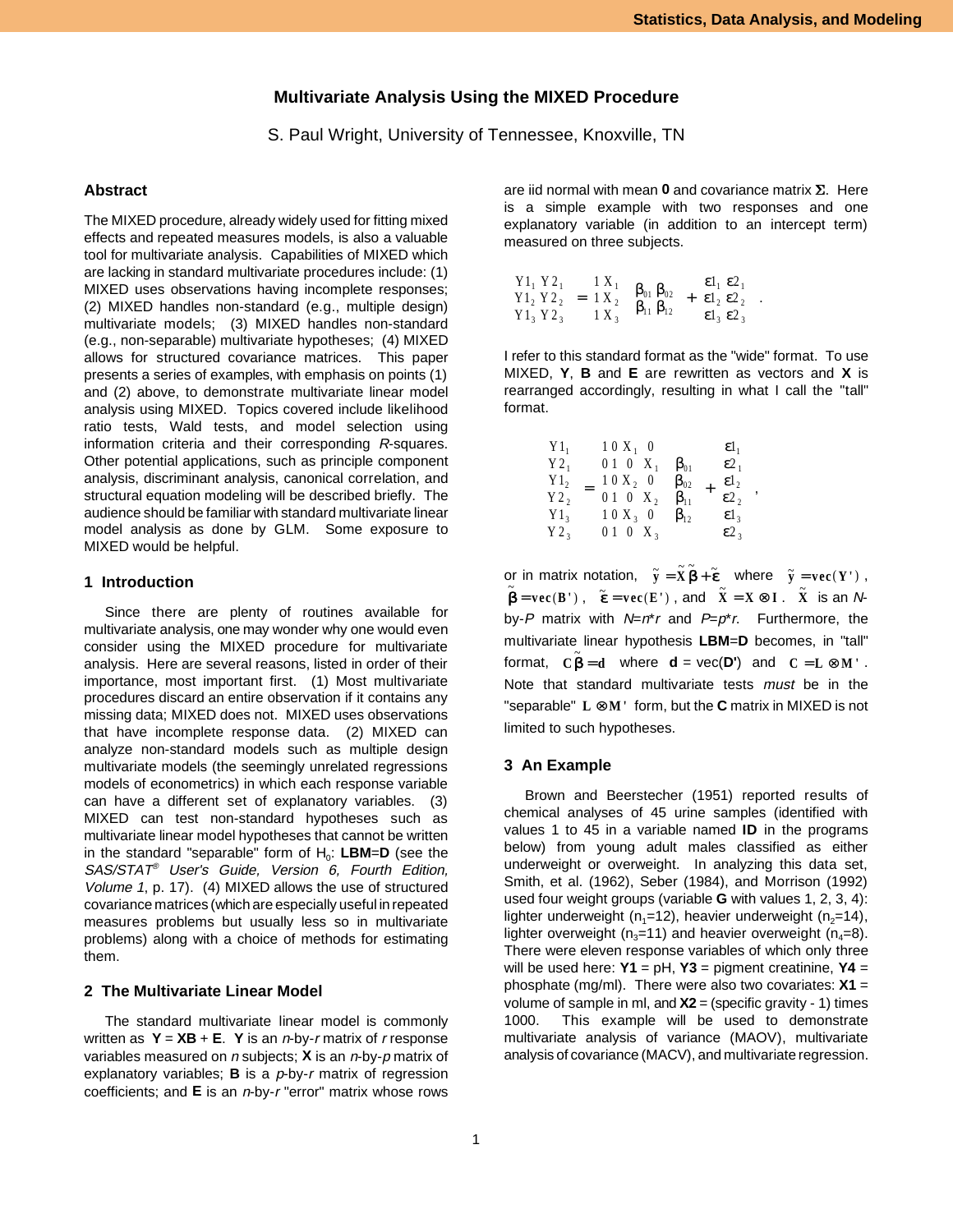## **4 MAOV using GLM and MIXED**

The following SAS code reads the data in its original "wide" format, does a standard MAOV using GLM, rearranges the data to "tall" format and does the analysis using MIXED. This example shows that the basic "trick" to fitting multivariate models in MIXED is to have a CLASS variable (named VAR in this paper) to identify the response. The VAR variable, in this example, generates three design matrix columns corresponding to three intercept terms, one for each response. Therefore, the NOINT option is used on the MODEL statement to prevent MIXED from generating another, unnecessary intercept column. In general, VAR is crossed with each other effect in the model to create the

 $\tilde{\textbf{X}}$  matrix as the examples below show. The SOLUTION or S option on the MODEL statement causes the estimated regression coefficients to be printed. The REPEATED statement specifies an unstructured covariance matrix among the three responses. Other aspects of MIXED's input and output are discussed below.

```
data wide;
   infile "urine.dat";
   id+1;
   input G y1-y11 x1 x2;
   keep id G y1 y3 y4 x1 x2;
proc glm data=wide;
   class G;
   model y1 y3 y4 = G / nouni;
   manova h=G;
data tall;
   set wide;
   var='Y1'; y=y1; output;
  var='Y3'; y=y3; output;
  var='Y4'; y=y4; output;
  keep id G var y x1 x2;
*** #1: MAOV model using ML ***;
proc mixed data=tall method=ML IC;
   class var G;
   model y= var*G / noint notest s;
   repeated var / subject=id type=un;
*** #2: Null model using ML ***;
proc mixed data=tall method=ML IC;
   class var;
  model y= var / noint notest s;
   repeated var / subject=id type=un;
*** #3: MAOV: REML, CONTRAST ***;
proc mixed data=tall method=REML;
   class var G;
   model y= var*G / noint notest s;
   repeated var / subject=id type=un;
   contrast "GROUP"
     var*G 1 0 0 -1,
     var*G 0 1 0 -1,
     var*G 0 0 1 -1,
     var*G 0 0 0 0 1 0 0 -1,
     var*G 0 0 0 0 0 1 0 -1,
     var*G 0 0 0 0 0 0 1 -1,
     var*G 0 0 0 0 0 0 0 0 1 0 0 -1,
     var*G 0 0 0 0 0 0 0 0 0 1 0 -1,
     var*G 0 0 0 0 0 0 0 0 0 0 1 -1 /
       chisq;
```
#### **make 'contrast' out=showit; proc print data=showit; run;**

Here are selected portions from the output of the first MIXED procedure above. For more complete samples of MIXED's input and output, see Littell, et al. (1996) or see SAS/STAT Software: Changes and Enhancements through Release 6.12.

#### **Model Fitting Information for Y**

| Observations      | 135.0000   |
|-------------------|------------|
| Log Likelihood    | $-173.072$ |
| -2 Log Likelihood | 346.1446   |

|                          |  | Information Criteria |  |
|--------------------------|--|----------------------|--|
| Better Parms  AIC  BIC   |  |                      |  |
| Smaller 18  382.1  434.4 |  |                      |  |

**Solution for Fixed Effects**

| Effect       | VAR      | G   | Estimate          |      |  |
|--------------|----------|-----|-------------------|------|--|
| VAR*G        | Y1       | 1   | 5.666667          |      |  |
| VAR*G        | Y1       | 2   | 5.450000          |      |  |
| <b>VAR*G</b> | Υ1       | 3   | 5.500000          |      |  |
| VAR*G        | Υ1       | 4   | 5.325000          |      |  |
| VAR*G        | Y3       | 1   | 15.891667         |      |  |
| VAR*G        | Y3       | 2   | 17.821429         |      |  |
| VAR*G        | Y3       | 3   | 16.354545         |      |  |
| VAR*G        | Y3       | 4   | 11.912500         |      |  |
| VAR*G        | Y4       | 1   | 1.787500          |      |  |
| VAR*G        | Y4       | 2   | 1.564286          |      |  |
| VAR*G        | Y4       | 3   | 1.881818          |      |  |
| VAR*G        | Y4       | 4   | 3.231250          |      |  |
|              | CONTRAST |     | Statement Results |      |  |
| Source       | NDF      | DDF | ChiSq             | F    |  |
| GROUP        | 9        | 45  | 32.42             | 3.60 |  |

To save space the GLM output is not shown, but for future reference, the multivariate tests of the GROUP (**G**) effect in GLM include Wilks' Lambda  $(A=0.52588539,$  $F=3.1923$  with 9 and 95.07 degrees of freedom,  $p$ value=.00204) and the Hotelling-Lawley trace  $(U=0.79084991, F=3.3099$  with 9 and 113 d.f., pvalue=.00128). These two tests are also available from MIXED, but not directly. At present, multivariate tests for multivariate hypotheses are not available in MIXED. (Multivariate tests for within-subjects effects in repeated measures models are available via HLM and HLPS options on the REPEATED statement.) The NOTEST option on the MODEL statement suppresses the usual tests which might be of interest in a repeated measures model but not in a multivariate model.

The estimates reported for this model ("Solution for Fixed Effects") are simply the cell means. To obtain a likelihood ratio test for GROUP, it is necessary to fit two models by maximum likelihood (METHOD=ML on the PROC statement): the restricted model ("Null" model in this case) and the unrestricted model ("MAOV" model). Let M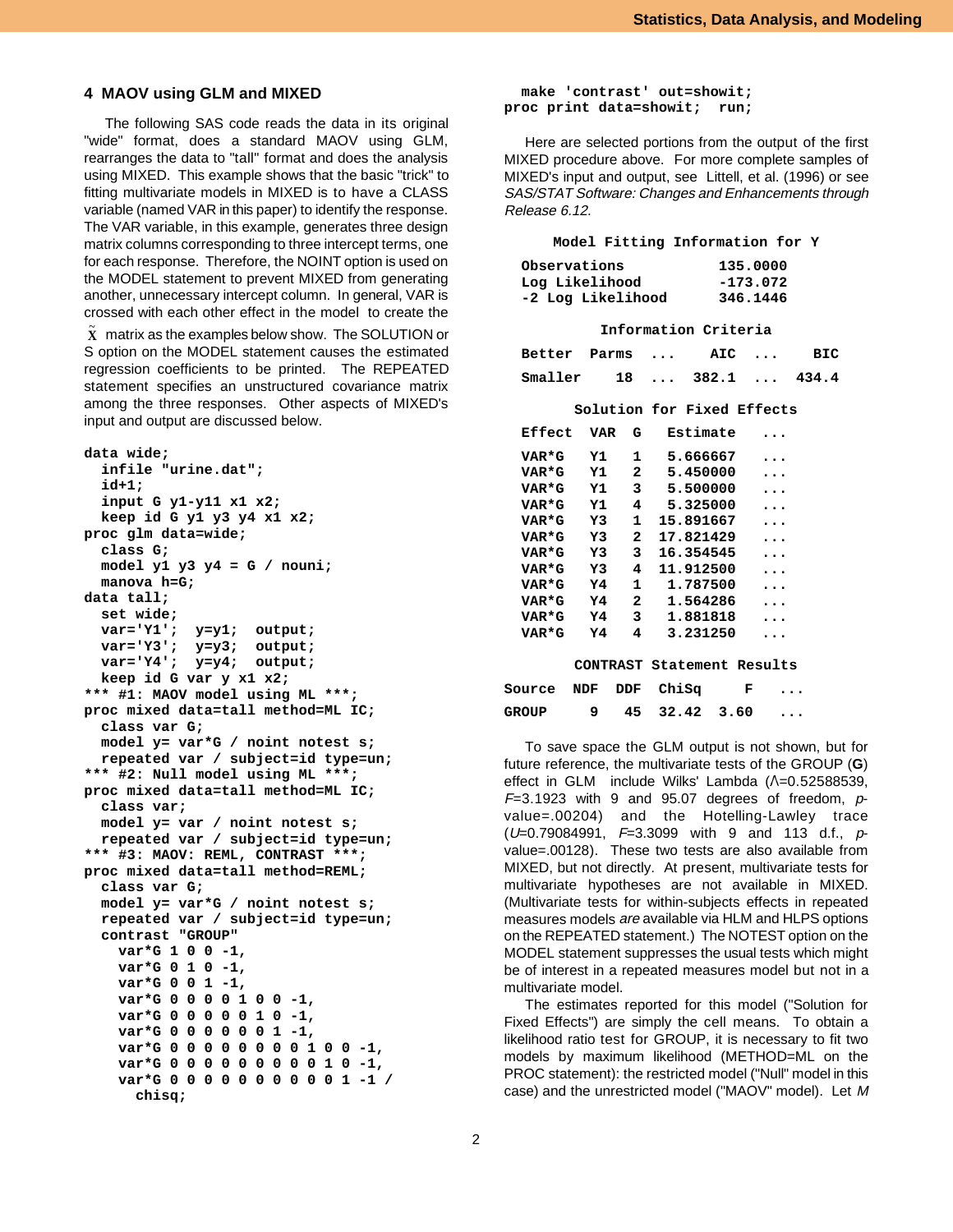$=$  -2 times the maximized log-likelihood with subscripts R and U for restricted and unrestricted models. Then  $M_{\nu}=346.1446$  (shown above under "Model Fitting Information") and  $M_R$ =375.0649 (from the output of Model<br>#2, not shown). The likelihood ratio chi-squared statistic is<br> $M_R - M_U = 28.9203$  with 9 degrees of freedom since the #2, not shown). The likelihood ratio chi-squared statistic is MAOV model has 18 parameters (12 cell means plus 6 variances and covariances) while the null model has only 9 parameters (3 means plus 6 (co)variances). Wilks' Lambda is  $\Lambda = \exp[-(M_R - M_U)/n] = 0.525885$  (the same as given by GLM) where  $n=45$  is the number of subjects. GLM reports Rao's  $F$  approximation for  $\wedge$  which is generally preferred to the chi-squared approximation. Its formula is given in the SAS/STAT User's Guide, page 18.

The CONTRAST statement in MIXED Model #3 above produces (by default) an F statistic which, in this case, has the value  $F=3.60$  with 9 and 45 degrees of freedom and  $p$ value=.0019. The CHISQ option on the CONTRAST statement requests printing of the corresponding chisquared statistic which is simply the  $F$  multiplied by its numerator degrees of freedom of 9, i.e., chi-squared=32.42. This chi-squared is the Wald test statistic for the Group effect. The MAKE statement was used to store the CONTRAST results and print them in order to display more decimal places. Kleinbaum (1973) showed that  $U$ , the Hotelling-Lawley trace statistic, is simply the Wald chisquared divided the error degrees of freedom,  $n-p$ . (Recall that  $p=rank(X)$  or, in this example, the number of groups, namely 4.) In the example, U=32.424846 / 41 = .79085, the same as given by GLM. The F test reported by MIXED is not the same as that reported by GLM for the Hotelling-Lawley trace though it is asymptotically equivalent. In small samples it is generally better to use the Pillai-Sampson (1959) approximation used by GLM or, even better, the McKeon (1974) F approximation. Formulas are given in the SAS/STAT User's Guide, page 19 and in Seber (1984).

#### **5 The MAOV with Missing Data**

To dramatize the difference between GLM and MIXED in handling missing data, in each of the 45 multivariate observations, one of the three response values was randomly set to missing. Thus the total number of response values was reduced from  $N=135$  to  $N=90$ . GLM cannot analyze the data at all since there are now zero complete observations! The MIXED procedures run exactly as before with no change in the SAS code. The likelihood ratio and Wald chi-squared statistics may be calculated as before. And with small samples, the Rao and McKeon F approximations almost certainly give more accurate results than the chi-squared tests, but their distributions in the case of missing data need more investigation. These F approximations require a value for " $n$ ". Using  $n=45$  (the total number of subjects) in the formulas may tend to make the tests too "liberal" since the formulas assume complete data ( $N = n^*r = 135$ ). A reasonable approach is to use  $n' =$  $N/r = 30$ . This approach has been shown to work well in repeated measures problems (Wright and Wolfinger, 1996). For the current example with  $n=30$ ,  $M_U=219.7317$  and  $M_R$ =244.6180 for a likelihood ratio chi-squared of 24.8863 on 9 degrees of freedom.  $\Lambda = 0.4362485$ , and Rao's  $F=2.6427$  with 9 and 58.56 d.f. and  $p$ -value=.01221. The Wald chi-squared is 26.037854. McKeon's  $F=2.5979$  with 9 and 34.67 d.f. and p-value=.02088.

# **6 Additional Models**

A convenient way to choose the "best" model out of a large set of models is to use a model selection criterion rather than to rely on hypothesis tests. A number of popular criteria are of the general form

$$
GIC = M + d^*C
$$

where GIC stands for Generalized Information Criterion.  $GIC = M + d^{\star}C$ <br>where *GIC* stands for Generalized Information Criterion.<br>Recall that *M* is –2 times the maximized log-likelihood. "d" is the number of estimated parameters; "C" is the "cost", the penalty paid for each parameter estimated. Smaller values of GIC indicate better models. The IC option on the PROC MIXED statement produces a table with four varieties of GIC. One line of such a table, with two of the four criteria, is shown in the output above. The PARMS column shows the value of "d". In the example shown, there are 18 parameters, 12 regression coefficients (cell means) plus 6 elements in the covariance matrix (not shown).  $C=2$  for Akaike's criterion  $(AIC)$  and  $C = \log N$  for Schwarz's Bayesian information criterion (BIC) where "log" is the natural logarithm. For multivariate models, a better choice for BIC would probably be to use C=log n' (Kass & Raftery, 1995); this version of GIC is labeled "n'-BIC" in the tables below. These values for the Null and MAOV models, and other models discussed below, are given in Table 1. These models are for the complete data ( $N=135$ ), but a similar table could be constructed for the incomplete data (N=90).

**Table 1. Model Selection Criteria.**

| Model            | d  | М     | AIC   | n'-BIC | BIC   |
|------------------|----|-------|-------|--------|-------|
| Null             | 9  | 375.1 | 393.1 | 409.3  | 419.2 |
| <b>MAOV</b>      | 18 | 346.1 | 382.1 | 414.6  | 434.4 |
| MACV             | 24 | 305.9 | 353.9 | 397.2  | 423.6 |
| MACV2            | 18 | 325.3 | 361.3 | 393.8  | 413.6 |
| MREG             | 18 | 314.7 | 350.7 | 383.2  | 403.0 |
| MDM1             | 17 | 318.8 | 352.8 | 383.5  | 402.2 |
| MDM <sub>2</sub> | 16 | 318.9 | 350.9 | 379.8  | 397.4 |
| MDM3             | 14 | 320.7 | 348.7 | 374.0  | 389.4 |

An alternate way to express these model selection criteria is in terms of "percent improvement" or "proportional reduction in error" relative to a base model which is usually the Null model. The result is a multivariate analog of the univariate R-square. A general formula is

$$
R_{\text{ GIC}}^2 = 1 - \exp[(GIC - GIC_0) / N]
$$

where  $GIC<sub>0</sub>$  is the GIC value for the base model and N is the total number of response values  $(N=n^*r)$  if there is no missing data). In the univariate case  $(r=1)$  with  $C=0$ , this just the ordinary R-square (Magee, 1990). In the multivariate case with C=0, this is (usually)  $\hat{\gamma}_5$  of Cramer and Nicewander (1979), labeled  $A<sub>A</sub>$  in Rencher (1995).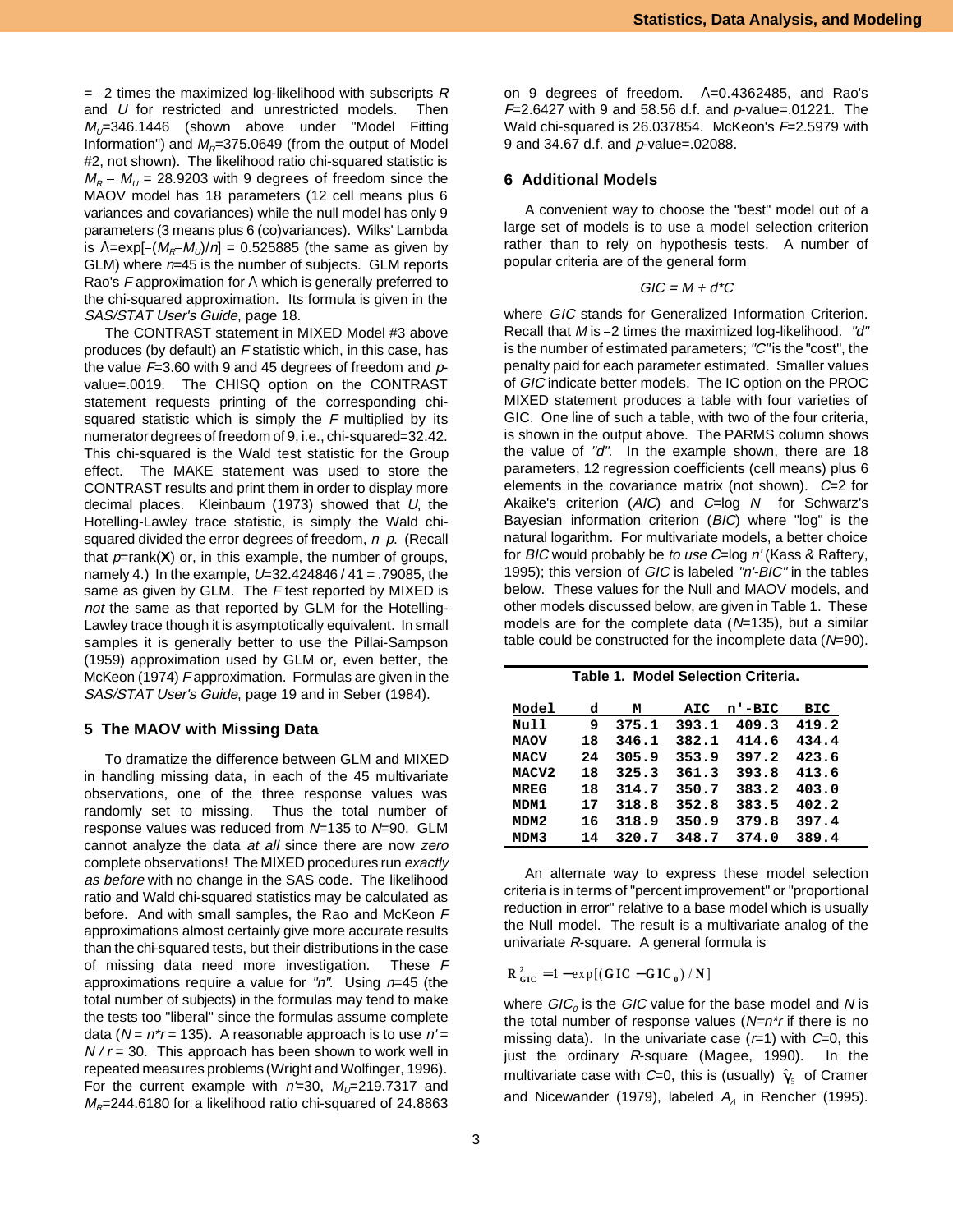When C>0, it becomes an "adjusted" R-square for which larger values represent better models. A possible advantage to using the R-square representation is that one may discover that the "best" model is none too good. Table 2 shows the R-square values for the models in Table 1. A negative R-square simply means that a model is worse than the Null model. The models themselves are described below.

| Table 2. Model Selection R-Squares. |    |       |        |          |           |  |
|-------------------------------------|----|-------|--------|----------|-----------|--|
| Model                               | d  | $C=0$ | AIC    | n'-BIC   | BIC       |  |
| Null                                | 9  | . 0   | . 0    | . 0      | $\cdot$ 0 |  |
| <b>MAOV</b>                         | 18 | .1928 | .0777  | $-.0403$ | $-.1194$  |  |
| <b>MACV</b>                         | 24 | .4010 | .2520  | .0857    | $-.0330$  |  |
| MACV2                               | 18 | .3082 | .2096  | .1084    | .0407     |  |
| <b>MREG</b>                         | 18 | .3608 | . 2696 | .1761    | .1135     |  |
| MDM1                                | 17 | .3408 | .2579  | .1740    | .1185     |  |
| MDM <sub>2</sub>                    | 16 | .3402 | .2681  | .1962    | .1491     |  |
| MDM3                                | 14 | .3314 | .2800  | .2306    | .1982     |  |
|                                     |    |       |        |          |           |  |

The Null and MAOV models were given above. MACV is the full, parallel slopes, multivariate analysis of covariance model. The CLASS and MODEL statements are

```
 class var G;
 model y= var*G var*X1 var*X2 /
   noint notest s;
```
All other MIXED statements are unchanged. This model has 24 parameters: 12 intercept terms (for 3 responses in 4 groups), 3 slopes for X1 (one for each response), 3 slopes for X2, and 6 covariance matrix elements. Including the two covariates in the model improves it considerably (relative to MAOV) according to  $AIC$  (with  $C=2$ ),  $n'$ -BIC  $(C=log[45]=3.81)$ , and  $B/C(C=log[135]=4.91$ ; but according to BIC, the MACV model is still worse than the Null model.

In the original analysis of Brown and Beerstecher (1951) there were only two groups, underweight  $(G=1, 2)$  and overweight (G=3, 4). The MACV2 row in Table 1 and Table 2 shows the results for this model. This is the best model so far according to n'-BIC and BIC but not AIC. AIC is known for its tendency to favor models with more parameters. The CLASS and MODEL statements for MACV2 are

```
 class var G34;
 model y= var*G34 var*X1 var*X2 /
   noint notest s;
```
The variable G34 was created with the DATA step statement

 **G34=(G in (3,4))**;

 Since the four groups represent four levels of a quantitative variable ("obesity"), another possibility is to treat "Group" as quantitative. To avoid confusion (and to permit the use of "Group" as both categorical and quantitative in subsequent models), a new variable named "XG" was created (in a DATA step) having the same values as G (namely 1, 2, 3, 4). The analysis is now a multivariate regression. The CLASS and MODEL statements are

```
 class var;
 model y= var var*XG var*X1 var*X2 /
   noint notest s;
```
This model fits three intercepts (one for each level of VAR), three slopes for XG, three for X1 and three for X2 (plus the six elements of the covariance matrix). Results are labeled MREG in Tables 1 and 2. This model is the best so far, by any of the three criteria.

The remaining models all attempt to improve the fit by allowing each response variable to have a different set of explanatory variables. These are "multiple design" multivariate models ("seemingly unrelated regressions" models in econometrics); they are labeled "MDM" in Tables 1 and 2. To specify these models in MIXED, the VAR variable is replaced by individual 0-1 dummy variables, one for each response variable. The variable names are V1, V3 and V4. Below is the SAS code for the MDM1 model, including the DATA step to create the dummy variables. In this model, response Y1 is modeled as unrelated to the explanatory variables and so has only an intercept term in the model. Response Y3 has a different intercept in each of the four groups but the same slopes (for X1 and X2) in all groups; i.e., Y3 has a standard, parallel slopes, analysis of covariance model. Y4 has a multiple regression model with an intercept and three slopes (for XG, X1, and X2).

```
 data tall; set tall;
   V1=(var='Y1');
   V3=(var='Y3');
  V4=(var='Y4');
 proc mixed data=tall method=ML IC;
   class G;
  model y= V1 V3*G V3*X1 V3*X2
            V4 V4*XG V4*X1 V4*X2 /
     noint notest s;
```
Model MDM1 is slightly better or slightly worse than MREG, depending on which criterion is used. In MDM1, the coefficient for V3\*X2 (not shown) is essentially zero. Dropping this term from the model gives model MDM2.

```
 model y= V1 V3*G V3*X1
          V4 V4*XG V4*X1 V4*X2 /
   noint notest s;
```
Finally, the four Y3 intercepts fall into two groups of roughly equal value, one for  $G = 1$  or 2, another for  $G = 3$  or 4. This suggests replacing V3\*G with V3\*G34, giving model MDM3.

```
 model y= V1 V3*G34 V3*X1
          V4 V4*XG V4*X1 V4*X2 /
   noint notest s;
```
Model MDM3 is best according to all three criteria. Here are the estimated regression coefficients ("Solution for Fixed Effects") for MDM3.